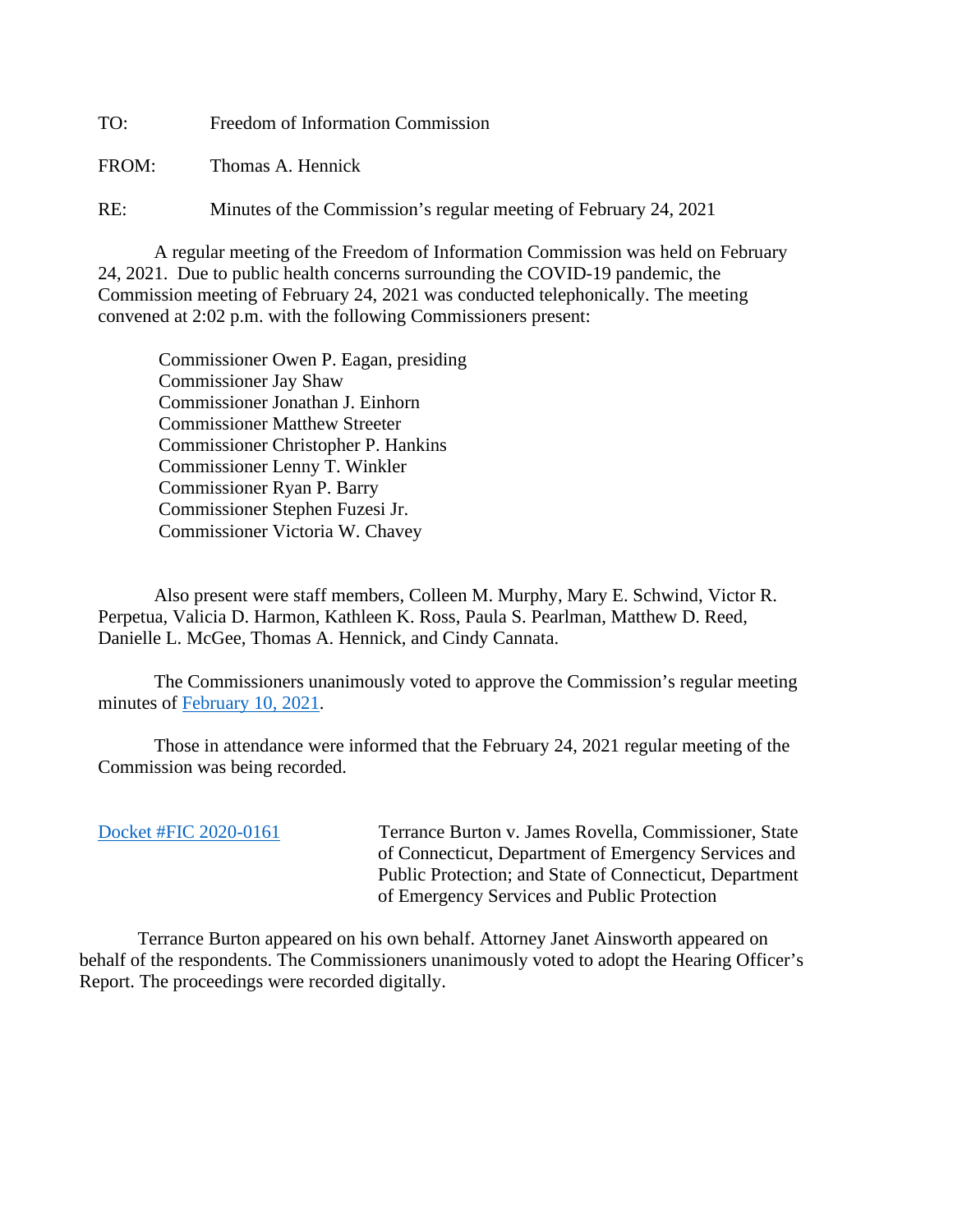Minutes, Regular Meeting, February 24, 2021 Page 2

[Docket #FIC 2019-0353](https://portal.ct.gov/-/media/FOI/FinalDecisions/2021/Feb24/2019-0353.pdf) Michael Picard v. Commissioner, State of Connecticut, Department of Emergency Services and Public Protection; and State of Connecticut, Department of Emergency Services and Public Protection

 The Commissioners unanimously voted to adopt the Hearing Officer's Report. The proceedings were recorded digitally.

[Docket #FIC 2019-0658](https://portal.ct.gov/-/media/FOI/FinalDecisions/2021/Feb24/2019-0658.pdf) Maurice Scioletti v. Director, Department of Human Resources, Town of Stratford; Department of Human Resources, Town of Stratford; Finance Director, Department of Finance, Town of Stratford; Department of Finance, Town of Stratford; and Town of Stratford

 The Commissioners unanimously voted to adopt the Hearing Officer's Report. The proceedings were recorded digitally.

[Docket #FIC 2020-0112](https://portal.ct.gov/-/media/FOI/FinalDecisions/2021/Feb24/2020-0112.pdf) Joshua Malaro v. Chief Administrative Officer, Office of the Mayor, City of New London; and Office of the Mayor, City of New London

 The Commissioners unanimously voted to adopt the Hearing Officer's Report. The proceedings were recorded digitally.

[Docket #FIC 2020-0135](https://portal.ct.gov/-/media/FOI/FinalDecisions/2021/Feb24/2020-0135.pdf) Christopher Peak and New Haven Independent v. Benjamin Cruse, Principal, Achievement First, Hartford High School; and Achievement First, Hartford High School

The Commissioners unanimously voted to adopt the Hearing Officer's Report. The proceedings were digitally recorded.

[Docket #FIC 2020-0153](https://portal.ct.gov/-/media/FOI/FinalDecisions/2021/Feb24/2020-0153.pdf) Howard Lasser v. Finance Director, Town of Brookfield; and Town of Brookfield

 Howard Lasser appeared on his own behalf. Attorney Thomas Beecher appeared on behalf of the respondents. The Commissioners voted, 8-1, to adopt the Hearing Officer's Report. Commissioner Streeter voted against adoption. The proceedings were recorded digitally.